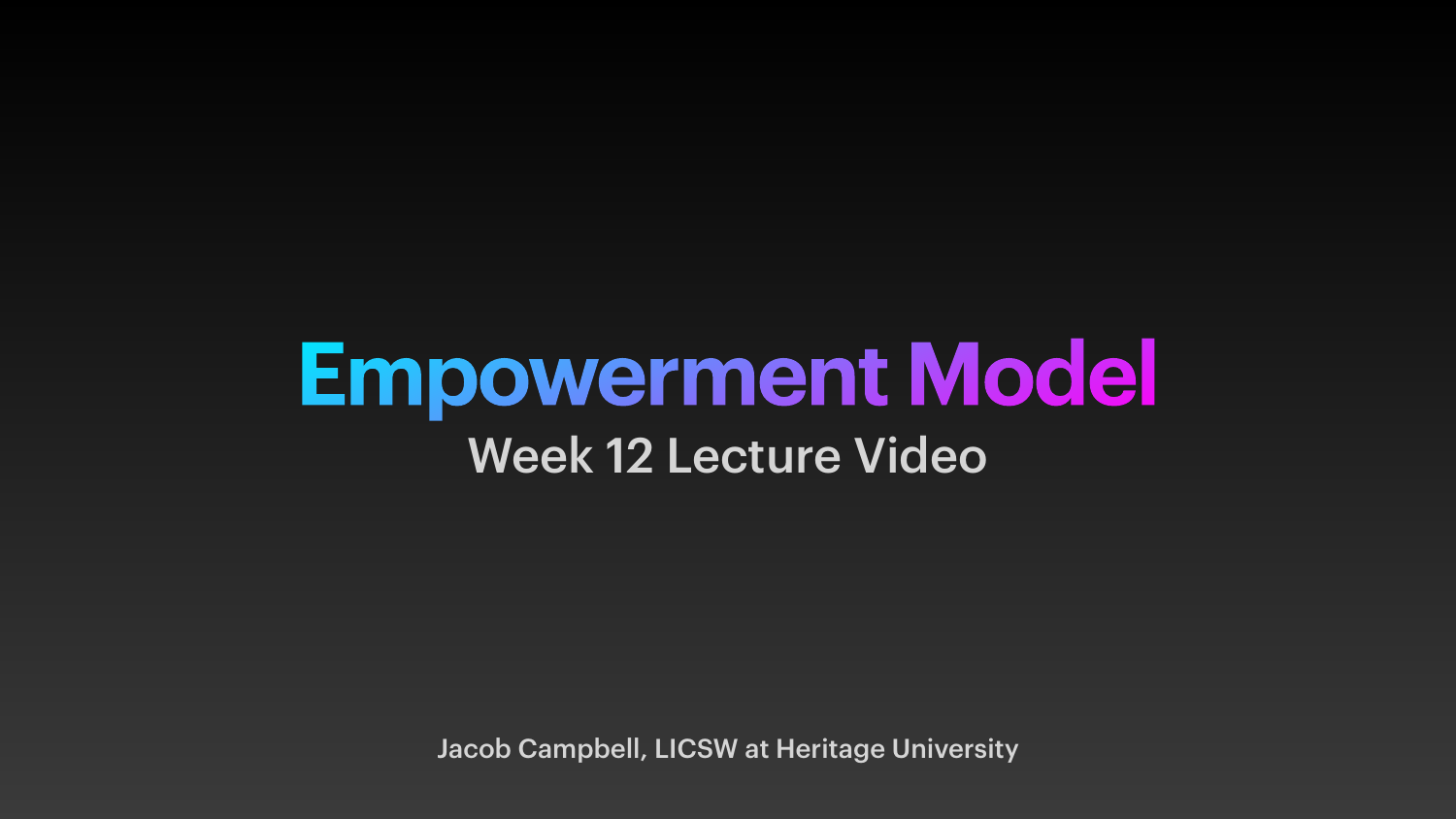## **Agenda for the Week** Tasks for Week 12

#### **Read/Watch**

Read Rothman's (2018) chapter 13, "Practice Models - Working with Individuals." **\* Watch my lecture video Spring 2022** SOWK 322 Week 12 Lecture Video and the Empowerment Model

Questions Regarding A–04 Social Media Assignment Case Management Model Empowerment Model Crisis Intervention \* Advocacy Model

**A–01: Asynchronous Participation and Engagement**

3 Replies Across any of the Forums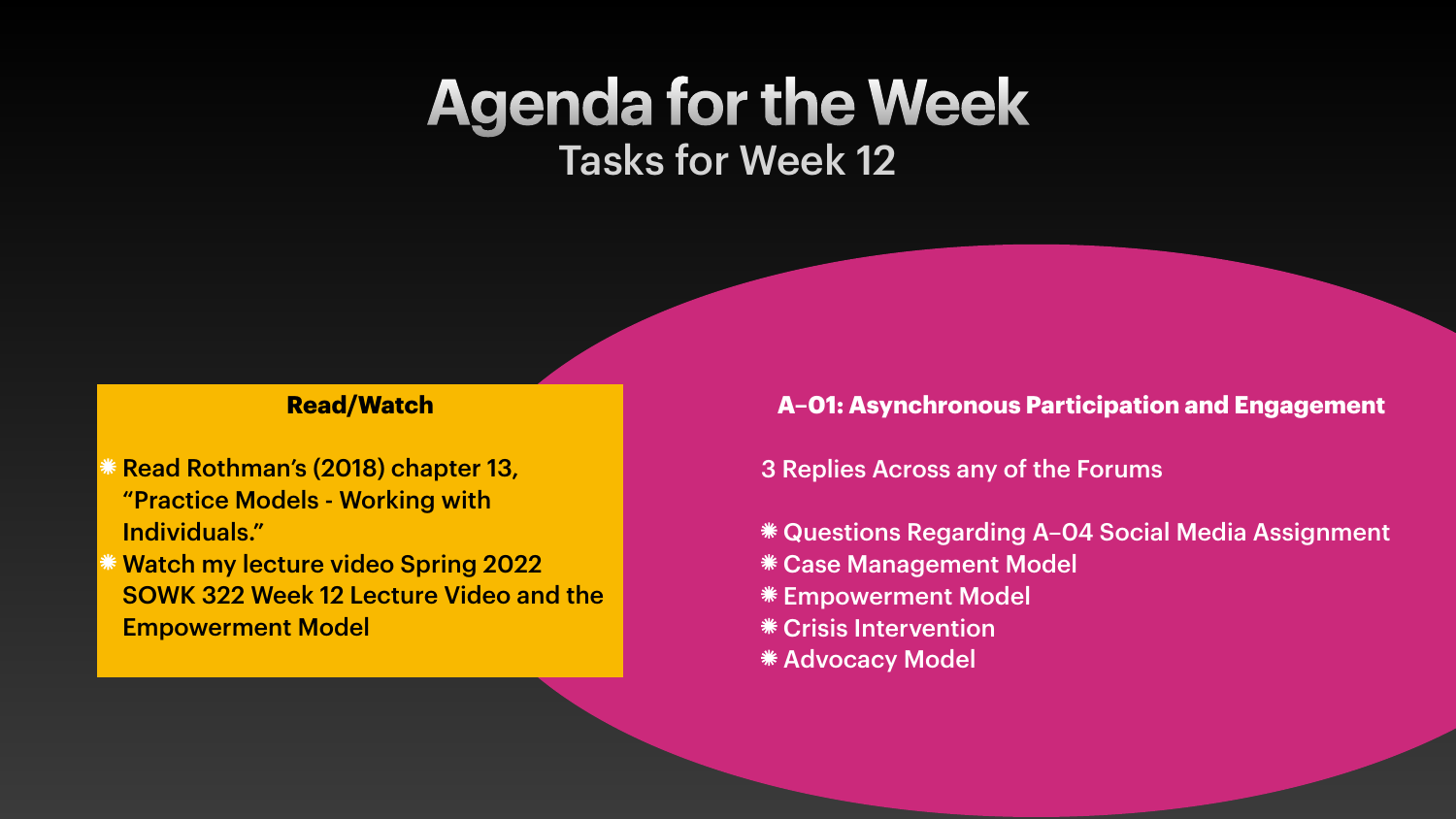(Rothman, 2018, p. 269)

**By focusing on the client's strengths, the worker can help the client to motivate and to see himself or herself as actor, rather than acted upon. Empowerment practice involves the worker in helping the client to act, rather than in acting on his or her behalf.**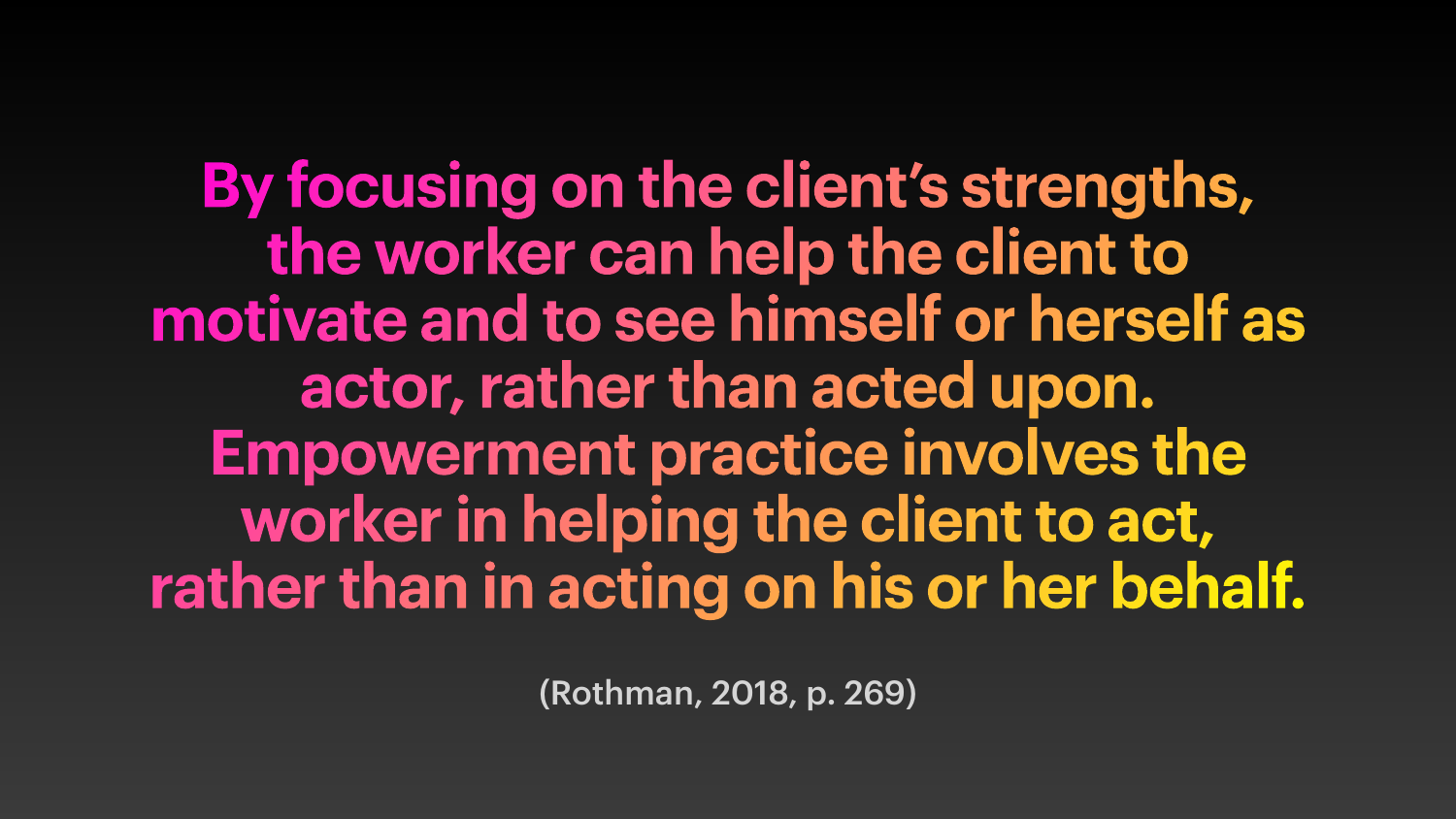### **Empowerment Model A Process**

**1**

**2**



**Self-efficacy**

# **Critical Consciousness**

**Social Change**

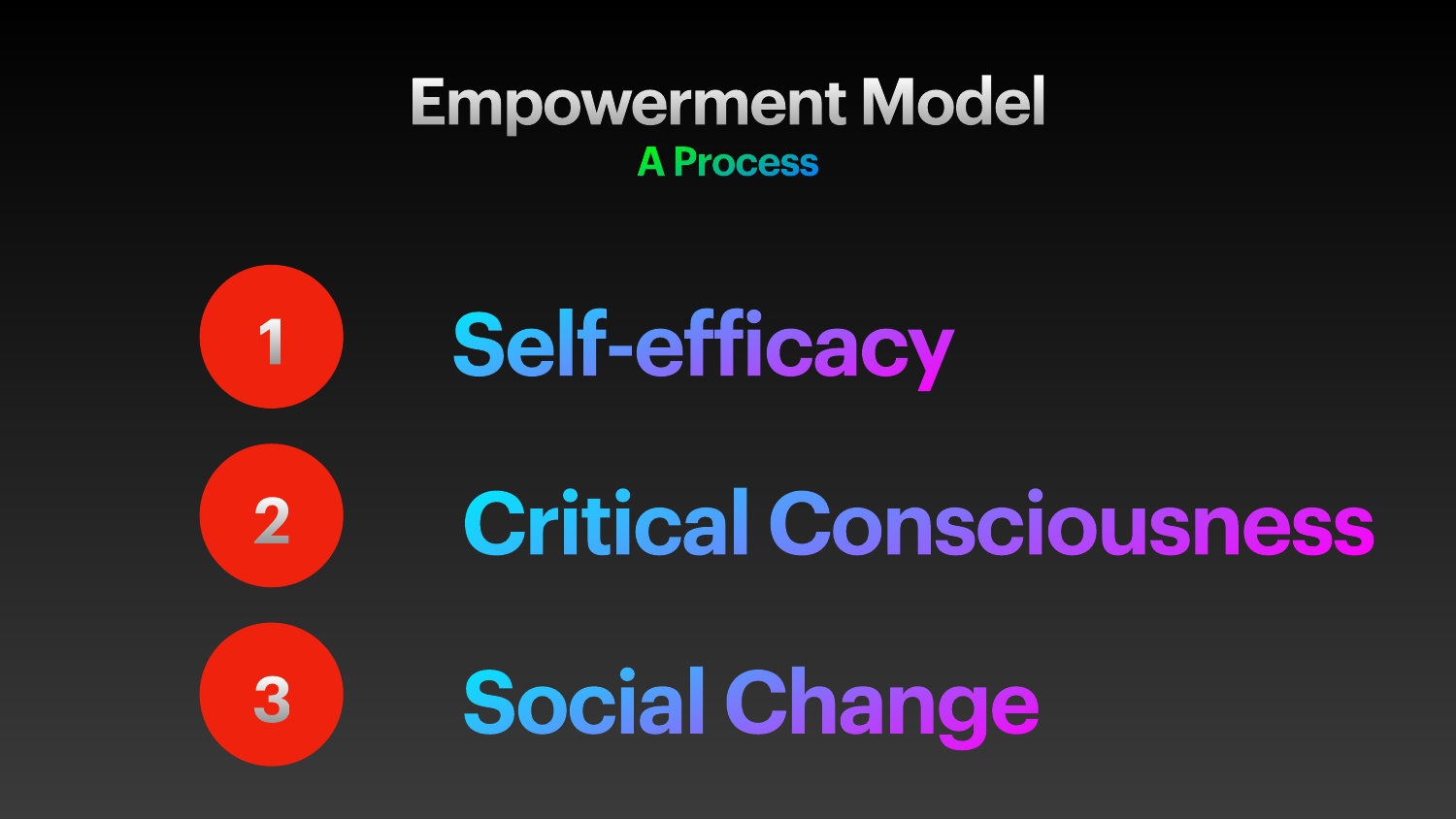## **Self-efficacy Step 1**

- ‣ Skill building
- ‣ Gaining self-awareness
- Learning to navigate systems

#### **The first step in empowerment theory is the empowering of the client. This means helping them to gain self-efficacy. This can be done by the following:**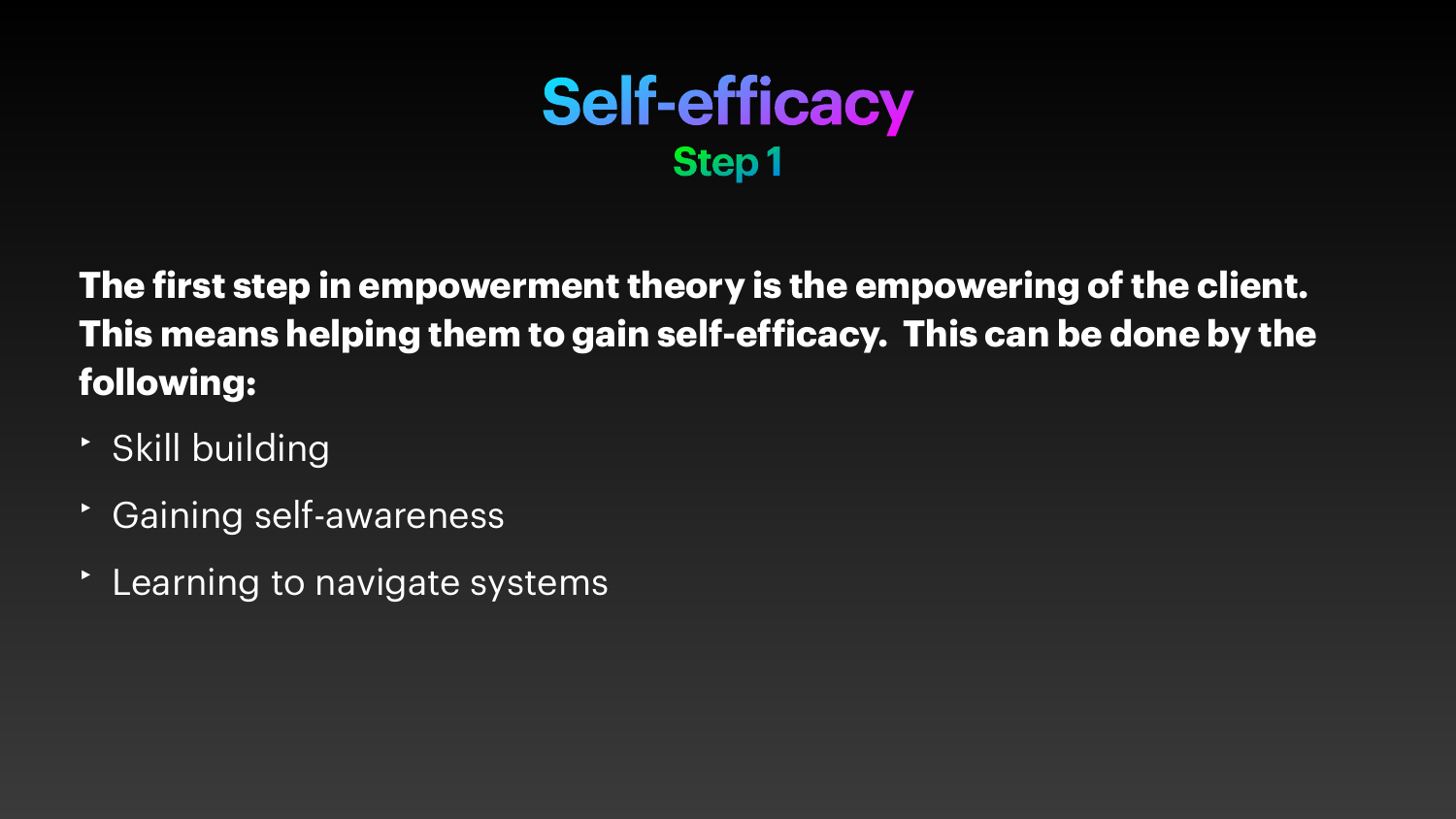# **Critical Consciousness Step 2**

**The second step in empowerment theory is connecting the client to the "bigger picture." This means helping them to gain a critical consciousness about oppression and obstacles. Some examples of this are as follows:**

- ‣ Identifying barriers
- ‣ Defining power
- ‣ Connecting the client to a group
- ‣ Letting them know they aren't alone